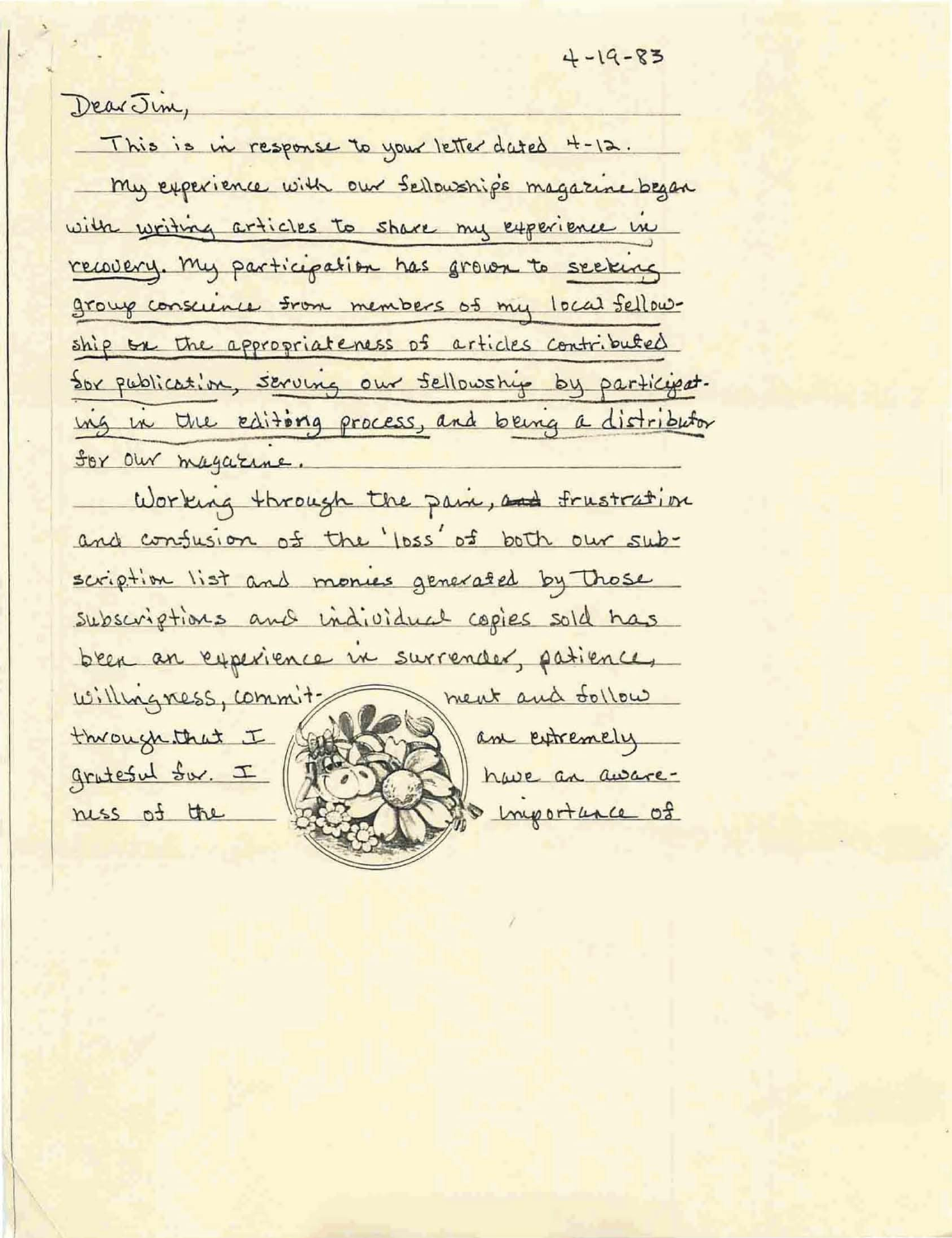Tegin fear work where any mailing lists or mones <u>are involved. Recovery is too precious, too delicate</u> a process to endanger with by placing one person in a position that could be perceived and used as a power or ego trip by withholding those lists monies. also, our fellowship must learn from these unfortunate circumstances and whake moves to not allow this to ever happen to another addict. I believe our magazine is very appropriate as an inside enterprise. This sub-committee has done its best to be directly responsible to the sellowship we serve. We have responded to the best of our ability to the directives we've received from interested members, and done a good job. I view printing 150 back issues and most certainly as a necessity. only remaining Jun, as the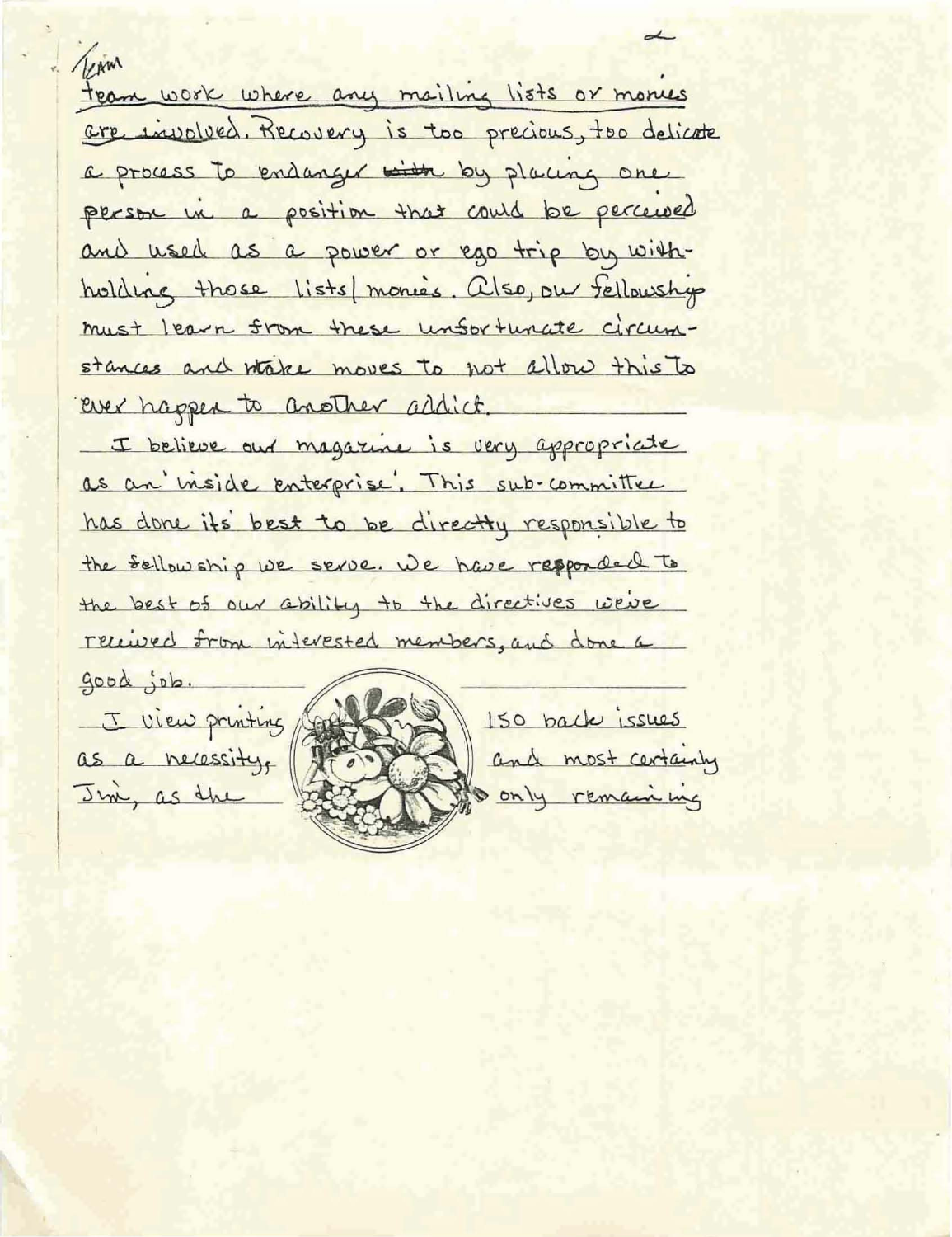participant of the three co-chairs, you have not only my whole hearted support as chairperson of this sub-committee, but my deepest respect for the commitment and follow through you have shown in regard to our recovery magazine. The effective resignations of both Linda and Bill have been painted to many of us. I was totally without experience writing editing, etc. and extremely fearful of trying these things. Your guidance and patience were much needed and are much apprec iated. I know of no one better qualified to represent our sub-committee at WSC-83. I have seen you surrender your will to group conscience, and I have contidence you will carry our Consider at this wsc. a very special It has been growth experience! working with